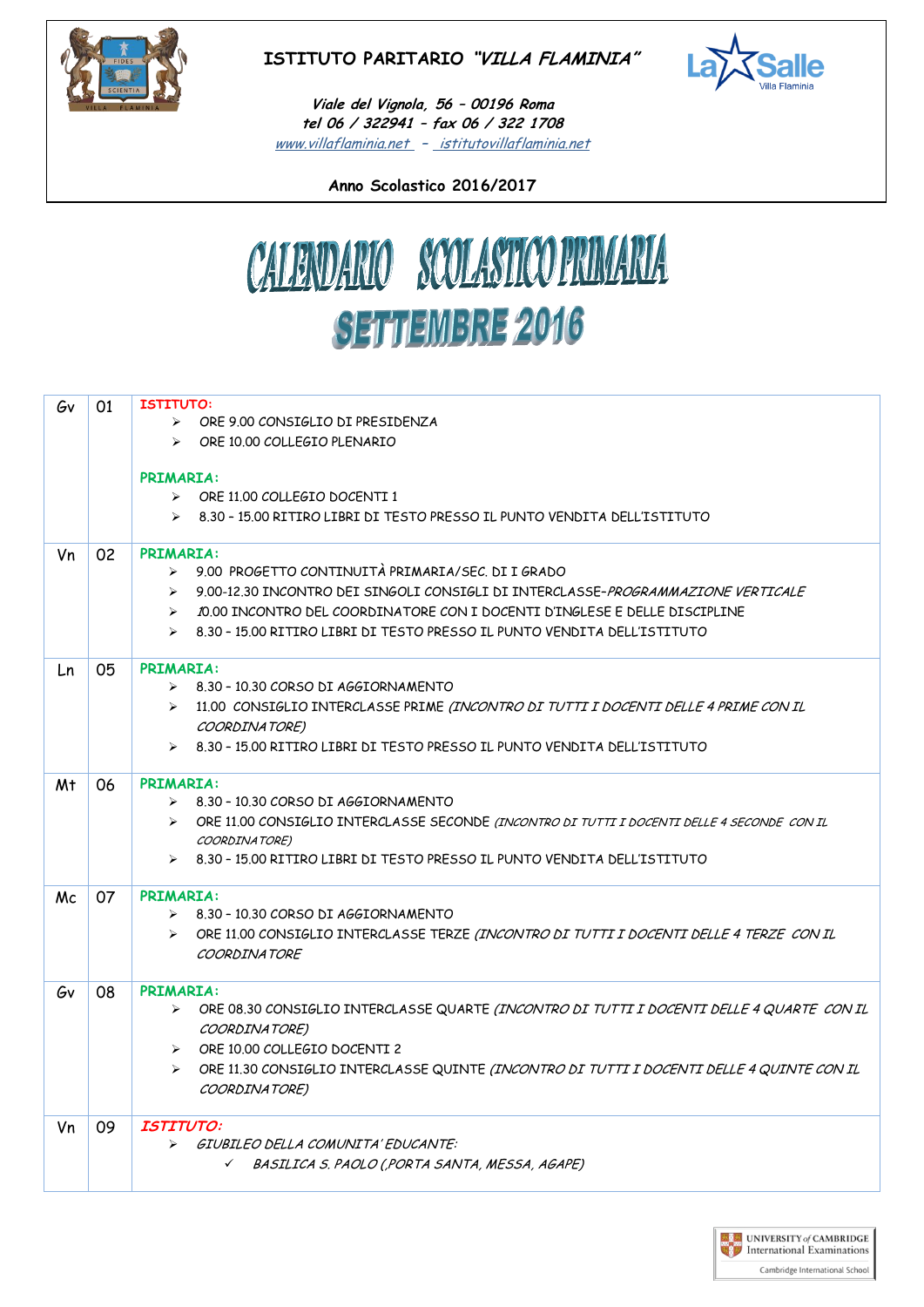| Ln | 12 | <b>PRIMARIA:</b><br>> INIZIO ANNO SCOLASTICO PRIME<br>$\checkmark$ ACCOGLIENZA 8.15 IN CORTILE-USCITA ORE 12.00                                                                                                                                    |
|----|----|----------------------------------------------------------------------------------------------------------------------------------------------------------------------------------------------------------------------------------------------------|
| Mt | 13 | <b>PRIMARIA:</b><br>> INIZIO ANNO SCOLASTICO (TUTTE LE CLASSI)<br>$\checkmark$ ACCOGLIENZA 8.15 IN CORTILE<br>$\checkmark$ USCITE: 12.00: 1 <sup>^</sup> e 2 <sup>^</sup> - 12.10: 3 <sup>^</sup> e 4 <sup>^</sup> - 12.20: 5 <sup>^</sup>         |
| Gv | 15 | <b>PRIMARIA:</b><br>$\triangleright$ ORE 16.00 ASSEMBLEA CON I GENITORI DELLE CLASSI PRIME                                                                                                                                                         |
| Ln | 19 | <b>PRIMARIA:</b><br>> ORARIO CURRICULARE - dal 19 al 22 settembre (si pranza solo il martedì e il giovedì)<br>> ORE 16.00 ASSEMBLEA CON I GENITORI DELLE CLASSI SECONDE e TERZE                                                                    |
| Mc | 21 | <b>PRIMARIA:</b><br>> ORE 16.00 ASSEMBLEA CON I GENITORI CLASSI QUARTE e QUINTE                                                                                                                                                                    |
| Gv | 22 | <b>PRIMARIA:</b><br>> ORE 14.30 1^RIUNIONE INSEGNANTI TSP                                                                                                                                                                                          |
| Vn | 23 | <b>ISTITUTO:</b><br>> ORE 9:00 INAUGURAZIONE ANNO SCOLASTICO - S.MESSA (USCITE ANTICIPATE)<br><b>PRIMARIA:</b><br>$\triangleright$ USCITA: 12.00: 1 <sup>o</sup> e 2 <sup>o</sup> - 12.10: 3 <sup>o</sup> e 4 <sup>o</sup> - 12.20: 5 <sup>o</sup> |
| Dm | 25 | <b>ISTITUTO:</b><br>$\triangleright$ ORE 12.00 S. MESSA                                                                                                                                                                                            |
| Ln | 26 | <b>PRIMARIA:</b><br>> ORE 8.40 1^ RIUNIONE DEL COORDINATORE CON I GENITORI RAPPRESENTANTI DI CLASSE<br>$\triangleright$ ORARIO COMPLETO LN-MC-VN: 8.15 - 13.10 + TSP / MT-GV: 8.15 - 16.30                                                         |
| Mt | 27 | <b>PRIMARIA:</b><br>$\triangleright$ ORE 17.00 COLLEGIO DOCENTI 3                                                                                                                                                                                  |
| Mc | 28 | <b>ISTITUTO:</b><br>$\triangleright$ ORE 14.30 CONSIGLIO DI PRESIDENZA                                                                                                                                                                             |
| Gν | 29 | <b>PRIMARIA:</b><br>> PARALITURGIA PER LA CONSEGNA DEL CATECHISMO AI COMUNICANDI DELLE CLASSI QUARTE                                                                                                                                               |